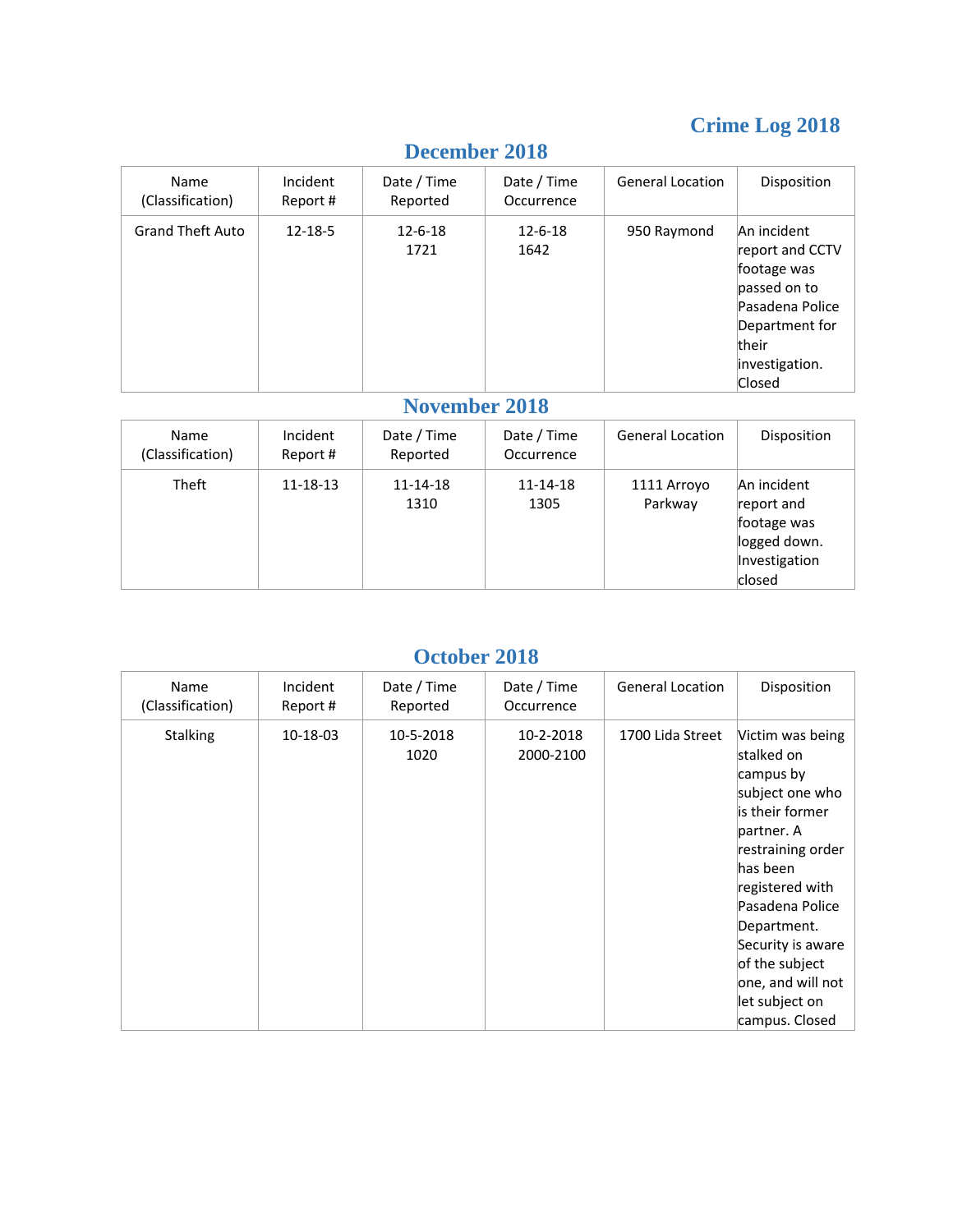| <b>Criminal Threats</b> | 10-18-04 | 10-8-2018<br>1400 | <b>TBA</b>       | 1700 Lida Street | Victim has been<br>receiving<br>threating<br>messages from<br>the partner of<br>subject 1.<br>Security<br>conducted an<br>investigation,<br>and closed the<br>incident. |
|-------------------------|----------|-------------------|------------------|------------------|-------------------------------------------------------------------------------------------------------------------------------------------------------------------------|
| <b>Theft</b>            | 10-18-10 | 10-18-18<br>0700  | 10-18-18<br>0133 | 870 Arroyo       | A report and cctv<br>footage was<br>logged down,                                                                                                                        |
|                         |          |                   |                  |                  | and passed on to<br>CSE. Closed                                                                                                                                         |
| <b>Theft</b>            | 10-18-12 | 10-18-18          | 10-18-18         | 870 Arroyo       | A report and cctv<br>footage was                                                                                                                                        |
|                         |          | 1630              | 1612             |                  | logged down,<br>and passed on to<br>CSE. Closed                                                                                                                         |

## **September 2018**

| Name<br>(Classification) | Incident<br>Report # | Date / Time<br>Reported | Date / Time<br>Occurrence | <b>General Location</b> | Disposition |
|--------------------------|----------------------|-------------------------|---------------------------|-------------------------|-------------|
|                          |                      |                         |                           |                         |             |
|                          |                      |                         |                           |                         |             |

# **August 2018**

| <b>Name</b><br>(Classification) | Incident<br>Report # | Date / Time<br>Reported | Date / Time<br>Occurrence           | <b>General Location</b> | Disposition                                                                                                                                 |
|---------------------------------|----------------------|-------------------------|-------------------------------------|-------------------------|---------------------------------------------------------------------------------------------------------------------------------------------|
| Petty Thief                     | $08-18-10$           | 08-23-2018<br>1600      | $08 - 20 - 18/$<br>08-20-18<br>1400 | 1111 Arroyo             | Beverages which<br>were stored,<br>came up missing.<br>A total of \$20.00<br>USD worth. No<br>CCTV footage<br>captured the<br>event. Closed |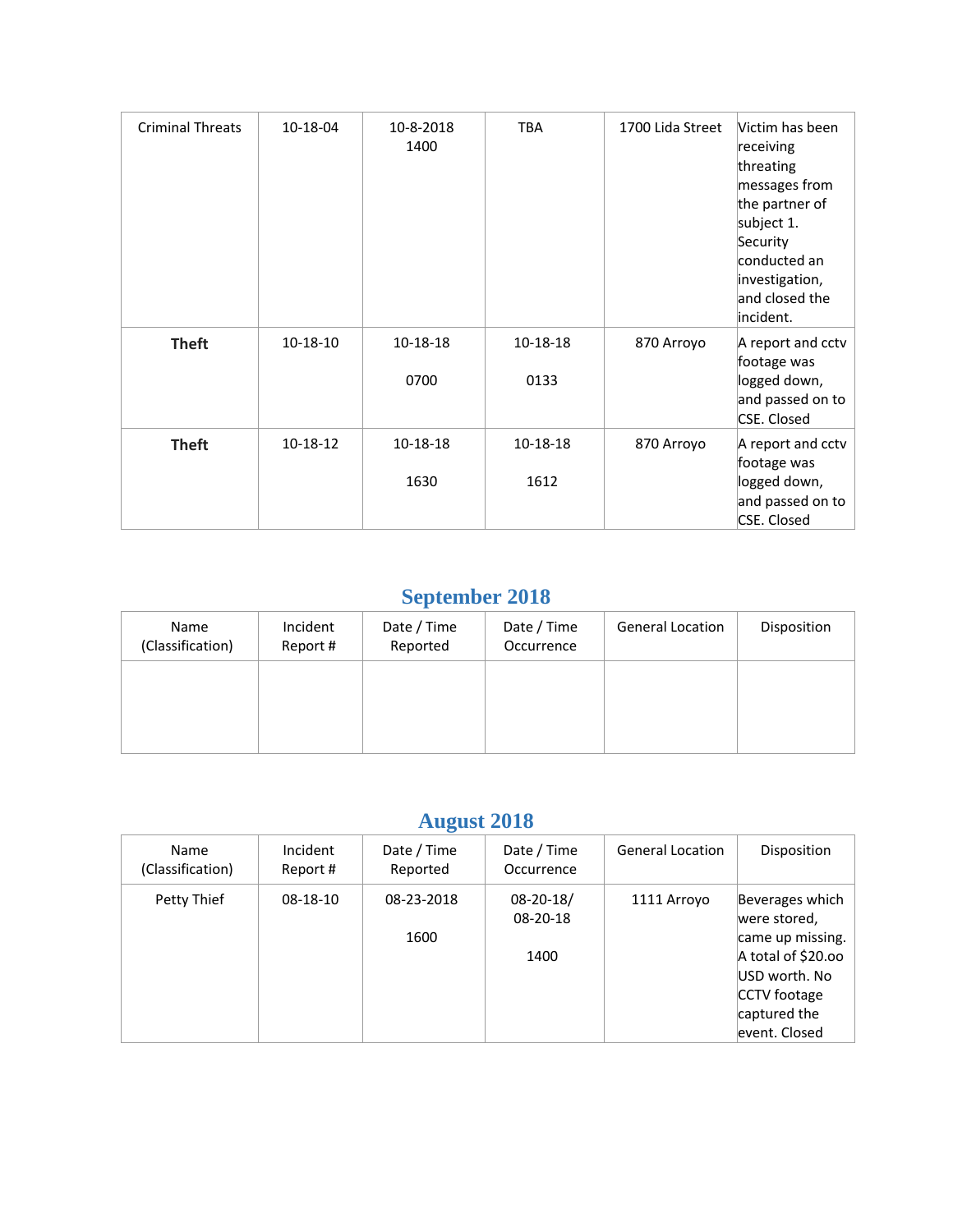| Petty Theft    | 08-18-04      | 08-09-18<br>1700      | 08-05-18<br>2252      | 1700 Lida st | A subject is<br>observed<br>removing two<br>lusbs from a<br>computer on<br>campus.<br>Investigation still<br>ongoing. Update;<br>subject could not<br>be identified.<br>Closed                                  |
|----------------|---------------|-----------------------|-----------------------|--------------|-----------------------------------------------------------------------------------------------------------------------------------------------------------------------------------------------------------------|
| Student injury | $8 - 18 - 02$ | $8 - 12 - 18$<br>1633 | $8 - 12 - 18$<br>1633 | 1700 Lida st | A student had<br>trouble with their<br>eye. Paramedics<br>arrived on scene,<br>and assisted<br>student with<br>their injury.<br>Student declined<br>to be<br>transported, and<br>was treated on<br>site. Closed |

## **July 2018**

| Name<br>(Classification)   | Incident<br>Report # | Date / Time<br>Reported | Date / Time<br>Occurrence | General Location | Disposition                                                                                                                         |  |  |
|----------------------------|----------------------|-------------------------|---------------------------|------------------|-------------------------------------------------------------------------------------------------------------------------------------|--|--|
| <b>Student in Distress</b> | $7 - 18 - 06$        | $7 - 18 - 18$<br>1300   | $7 - 18 - 18$<br>1200     | 1111 Arroyo      | Student was<br>referred to<br>student<br>counseling.<br>Closed                                                                      |  |  |
| <b>Missing Property</b>    | $7 - 18 - 04$        | $7 - 2 - 18$<br>1045    | $6 - 13 - 18$<br>1044     | 1700 Lida St     | Property missing<br>from a display.<br>No CCTV footage<br>in this location.<br>Closed                                               |  |  |
| Theft                      | $7 - 18 - 09$        | $7 - 27 - 18$<br>1025   | $7 - 27 - 18$<br>1025     | 1700 Lida st     | Wallet taken<br>from a computer<br>lab while owner<br>stepped out of<br>the room. No<br>CCTV footage in<br>this location.<br>Closed |  |  |
| <b>Missing Property</b>    | $7 - 18 - 10$        | $7 - 29 - 18$<br>2100   | $7 - 29 - 18$<br>2100     | 1700 Lida St     | Owner of<br>property is not<br>convince where<br>their property<br>was taken from.<br>Open                                          |  |  |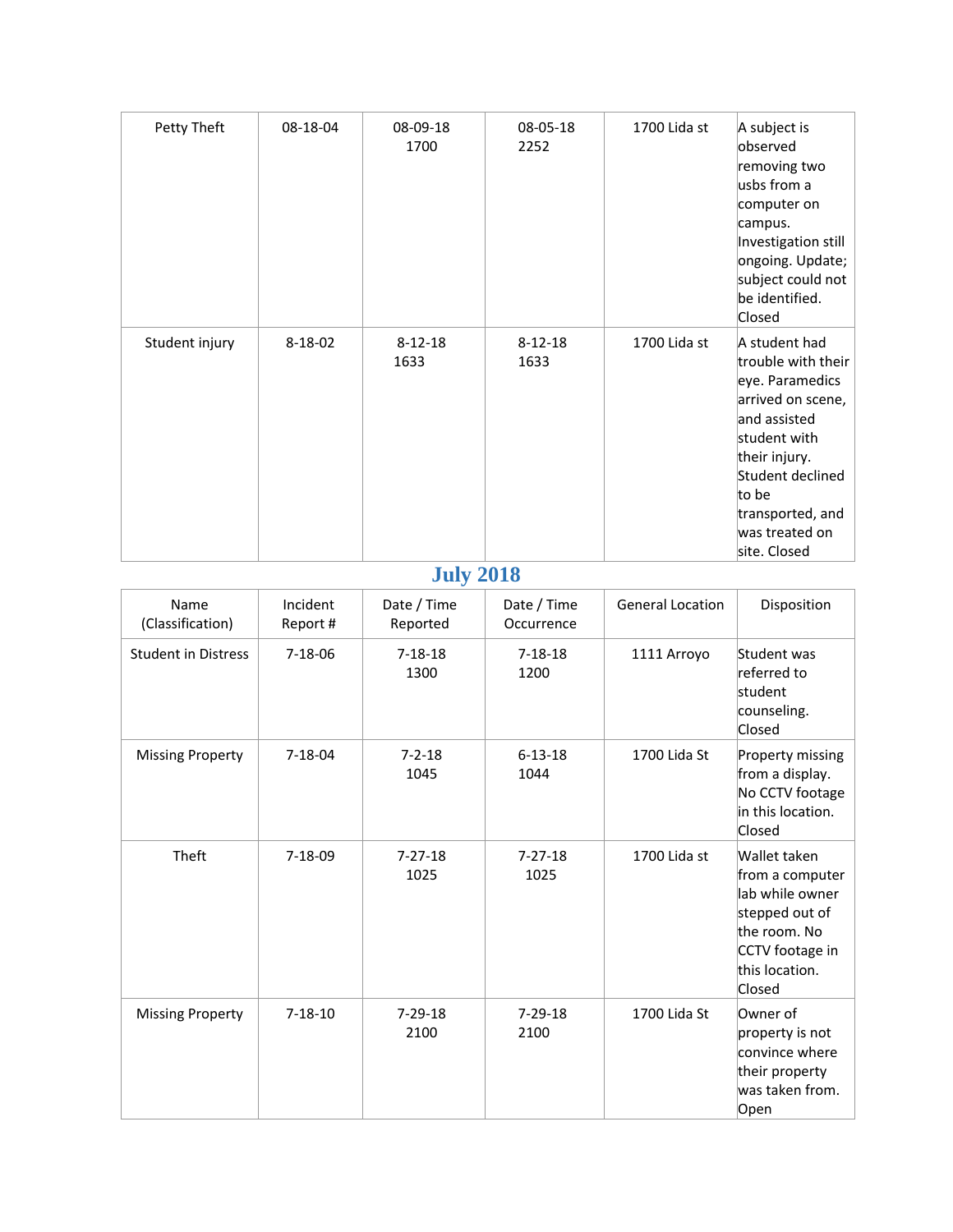#### **June 2018**

| <b>Name</b><br>(Classification) | Incident<br>Report # | Date / Time<br>Reported | Date / Time<br>Occurrence | <b>General Location</b> | Disposition                                                                                                                                       |
|---------------------------------|----------------------|-------------------------|---------------------------|-------------------------|---------------------------------------------------------------------------------------------------------------------------------------------------|
| <b>Property Damage</b>          | $6 - 18 - 02$        | $06-10-18$<br>0000      | 06-10-18<br>0001          | 1700 Lida st            | Subject<br>accidentally<br>damaged a large<br>glass window.<br>Facilities was<br>contacted, and<br>glass was<br>replaced on 6-11-<br>2018. Closed |

# **May 2018**

|  | Name<br>(Classification) | Incident<br>Report # | Date / Time<br>Reported | Date / Time<br>Occurrence | General Location      | Disposition                                                                                                                            |
|--|--------------------------|----------------------|-------------------------|---------------------------|-----------------------|----------------------------------------------------------------------------------------------------------------------------------------|
|  | <b>Missing Property</b>  | $5 - 18 - 01$        | $5 - 2 - 18$<br>1505    | $5 - 2 - 18$<br>1505      | 1700 Lida St          | Projector missing<br>from classroom.<br>Open                                                                                           |
|  | <b>Missing Property</b>  | $5 - 18 - 6$         | $5 - 9 - 18$<br>1500    | <b>TBA</b>                | 950 Raymond<br>Avenue | A projector<br>adaptor was<br>missing from a<br>classroom.<br>Closed                                                                   |
|  | Battery                  | $5 - 18 - 08$        | $5 - 13 - 18$<br>2012   | $5 - 13 - 18$<br>2012     | 870 Raymond<br>Avenue | Subject assaulted<br>security staff.<br>Subject was<br>detained and<br>transported by<br>Pasadena Police<br>department for<br>battery. |

## **April 2018**

| Name<br>(Classification) | Incident<br>Report # | Date / Time<br>Reported | Date / Time<br>Occurrence | <b>General Location</b> | Disposition                                                                                                                                                |
|--------------------------|----------------------|-------------------------|---------------------------|-------------------------|------------------------------------------------------------------------------------------------------------------------------------------------------------|
| Alcohol                  | $4 - 18 - 01$        | $04 - 01 - 18$<br>1015  | $04 - 01 - 18$<br>1015    | 1700 Lida st            | Empty bottles of<br>wine were found<br>on campus<br>property.<br>Pictures were<br>taken of the<br>bottles, and extra<br>patrols around<br>the area. Closed |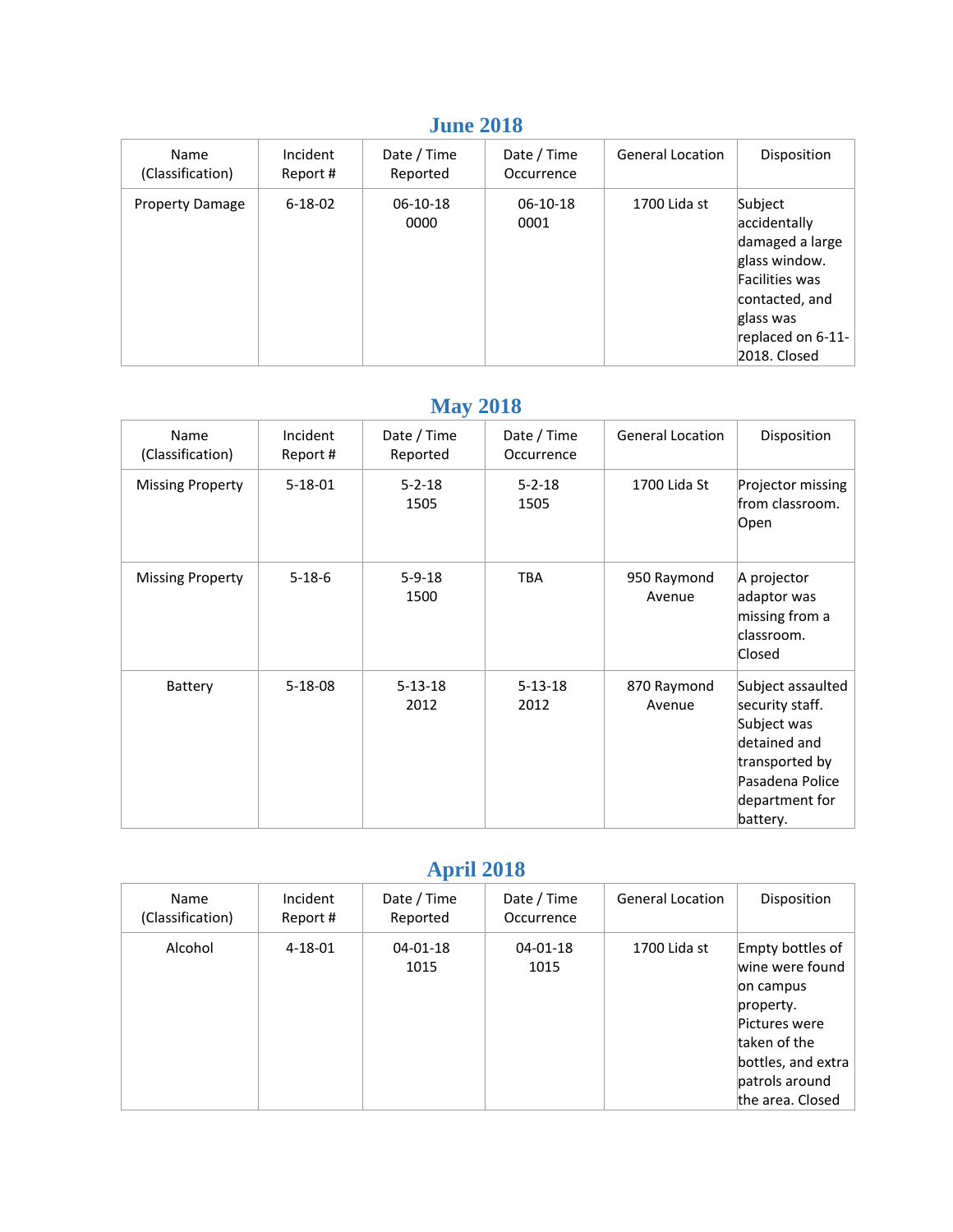| Extortion                 | $4 - 18 - 04$ | $4 - 4 - 18$<br>2359  | $4 - 4 - 18$<br>2359  | 950 Raymond           | Pasadena Police<br>Department was<br>contacted.<br>Closed                                          |
|---------------------------|---------------|-----------------------|-----------------------|-----------------------|----------------------------------------------------------------------------------------------------|
| <b>Verbal Altercation</b> | 4-18-07       | $4 - 10 - 18$<br>1413 | $4 - 10 - 18$<br>1413 | 1700 Lida st          | A report was<br>completed and<br>security made<br>contact with<br>both parties<br>involved. Closed |
| Theft                     | 4-18-09       | $4 - 12 - 18$<br>1715 | $4 - 12 - 18$<br>1600 | 1700 Lida st          | Investigation<br>open                                                                              |
| Theft                     | $4 - 18 - 15$ | $4 - 19 - 18$<br>2100 | $4 - 19 - 18$<br>1950 | 1700 Lida st          | No CCTV cameras<br>in the area the<br>item came up<br>missing. Closed.                             |
| Drunk in Public           | $4 - 18 - 17$ | $4 - 22 - 18$<br>0430 | $4 - 22 - 18$<br>0430 | 950 Raymond<br>Avenue | Subject was<br>escorted off<br>property by<br>security. Closed                                     |
| Stolen Vehicle            | $4 - 18 - 18$ | 04-30-18<br>1300      | 04-30-18<br>1300      | 1111 Arroyo           | Pasadena Police<br>Department<br>towed stolen<br>vehicle off<br>property. closed                   |

### **March 2018**

| Name<br>(Classification) | Incident<br>Report # | Date / Time<br>Reported | Date / Time<br>Occurrence | <b>General Location</b> | Disposition                                                                                                                                                                 |
|--------------------------|----------------------|-------------------------|---------------------------|-------------------------|-----------------------------------------------------------------------------------------------------------------------------------------------------------------------------|
| <b>Theft</b>             | $03-18-02$           | $03-16-18$<br>1800      | $03-16-18$<br>1100/1800   | 1700 Lida st            | Staff member left<br>their vehicle<br>unlocked. Items<br>taken were<br>house keys and<br>registration.<br>Security<br>informed victim<br>to file a Police<br>report. Closed |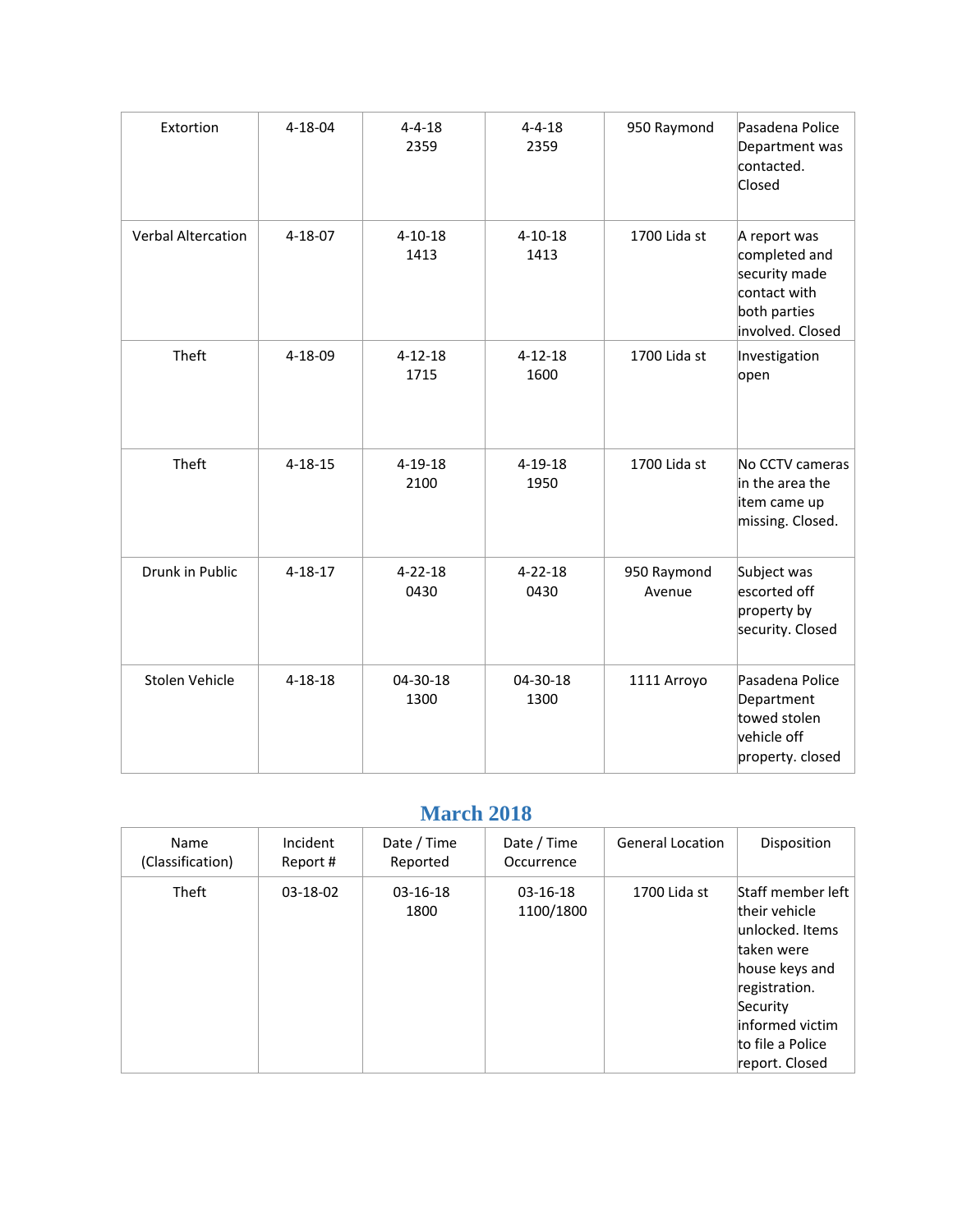| <b>Missing Property</b> | 03-18-03      | 03-01-18<br>2337       | 03-01-18<br>2153       | 1700 Lida st | Student is not<br>sure where their<br>property was last<br>scene.                                                                                                                                                           |
|-------------------------|---------------|------------------------|------------------------|--------------|-----------------------------------------------------------------------------------------------------------------------------------------------------------------------------------------------------------------------------|
| <b>Drug Violation</b>   | $3 - 18 - 10$ | $3-19-18$<br>1643      | $3-19-18$<br>1624      | 1700 Lida St | One subject was<br>advised of<br>school's drug<br>policy. A report<br>was completed<br>by Security.<br>Closed                                                                                                               |
| Theft                   | $3 - 18 - 16$ | $3-17-18$<br>0734      | $3-17-18$<br>2145      | 1700 Lida St | Footage was<br>observed of a<br>subject taking a<br>wallet that<br>belongs to<br>another<br>individual.<br>Property was<br>located near a<br>dumpster by<br>security. All<br>subjects involve<br>were identified.<br>Closed |
| <b>Burglary</b>         | $3 - 18 - 17$ | $03 - 23 - 18$<br>0716 | $03 - 23 - 18$<br>0725 | 1700 Lida st | A refrigerator<br>which was<br>locked, was<br>tampered with<br>and items were<br>taken from<br>inside. No<br>footage was<br>available for this<br>incident. Closed                                                          |
|                         |               |                        |                        |              |                                                                                                                                                                                                                             |

# **February 2018**

| Name             | Incident | ' Time<br>Date / | Date / Time | <b>General Location</b> | Disposition |
|------------------|----------|------------------|-------------|-------------------------|-------------|
| (Classification) | Report # | Reported         | Occurrence  |                         |             |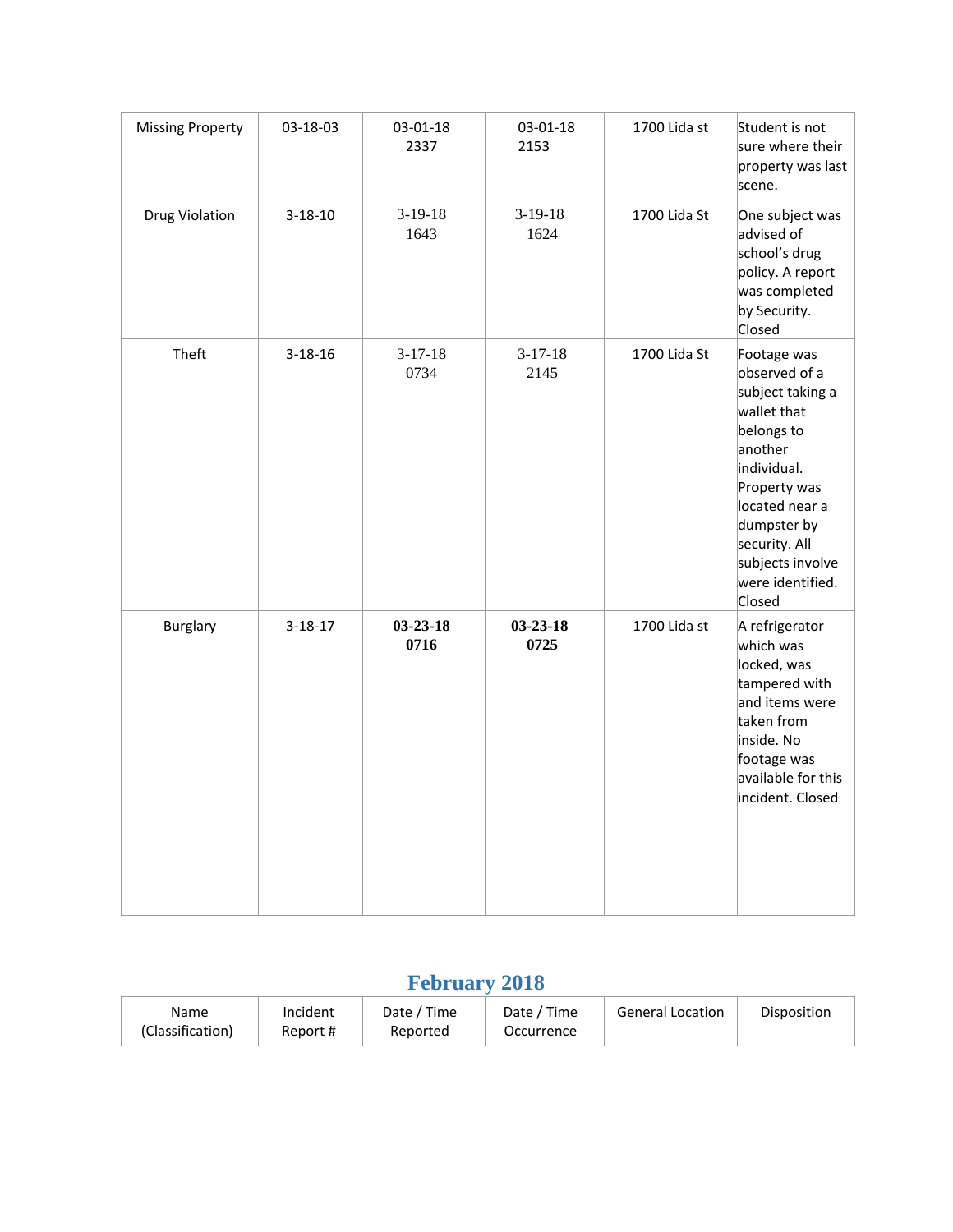| Theft                  | 02-18-03       | 02-05-18<br>2033 | $10-17-$<br>02/01/18   | 1700 Lida St. | Item came up<br>missing from<br>room. No CCTV<br>footage found of<br>the crime. Closed                                                                                                                             |
|------------------------|----------------|------------------|------------------------|---------------|--------------------------------------------------------------------------------------------------------------------------------------------------------------------------------------------------------------------|
| Threat                 | 02-18-12       | 02-15-18<br>1500 | 02-15-18<br>1500       | 1700 Lida St  | A student felt<br>threats towards<br>him via social<br>media. He was<br>advised to file a<br>police report.<br>Security<br>completed a<br>report, and pass<br>on all<br>information to<br>CSE. Closed              |
| Theft                  | 02-18-13       | 02-17-18<br>1330 | $02 - 17 - 18$<br>2105 | 1700 Lida St  | Subject left<br>property<br>unattended.<br>Security has<br>reviewed footage<br>and is conducting<br>an investigation.<br>OPEN                                                                                      |
| Trespassing            | 02-18-14       | 02-19-18<br>1225 | 02-19-18<br>1210       | 1111 Arroyo   | A subject was<br>uncooperative to<br>clear location.<br>Security stood by<br>until subject<br>cleared. Closed                                                                                                      |
| Escort                 | $02 - 18 - 17$ | 02-23-18<br>1930 | 02-23-18<br>1930       | 1700 Lida St. | Security escorted<br>a contracted<br>employee off<br>campus. Closed                                                                                                                                                |
| <b>Missing Student</b> | 02-18-21       | 02-28-18<br>2020 | 02-28-18<br>2020       | 1700 Lida St. | A parent could<br>not located their<br>daughter for a<br>couple of days.<br>Security escorted<br>parent through<br>campus. While<br>conducting<br>escort, student<br>called parent to<br>advised they are<br>okay. |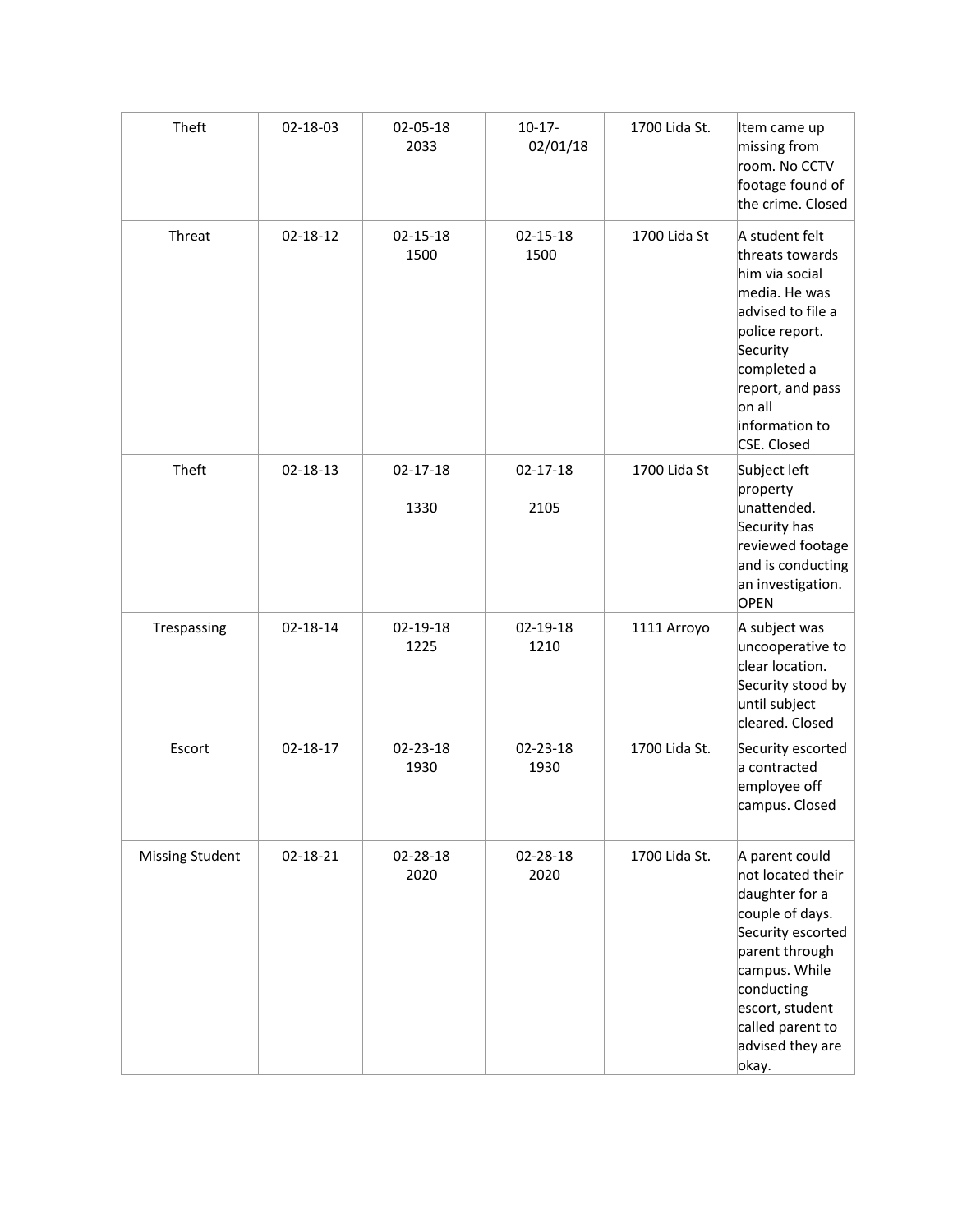|                          |                      |                         | $\overline{\phantom{a}}$  |                         |                                                                                                                                                                                                               |
|--------------------------|----------------------|-------------------------|---------------------------|-------------------------|---------------------------------------------------------------------------------------------------------------------------------------------------------------------------------------------------------------|
| Name<br>(Classification) | Incident<br>Report # | Date / Time<br>Reported | Date / Time<br>Occurrence | <b>General Location</b> | Disposition                                                                                                                                                                                                   |
| Verbal<br>Confrontation  | 01-18-02             | $01 - 04 - 18$<br>0800  | 12-08-18<br>1700          | 1111 Arroyo             | A subject verbally<br>confronted a<br>staff member.<br>Staff member<br>walked away and<br>informed his<br>superiors of the<br>situation. Closed                                                               |
| <b>Missing Property</b>  | 01-18-03             | 1/1/2017<br>1405        | <b>TBA</b>                | 950 Raymond<br>Avenue   | A desktop,<br>projector and<br>two speakers<br>were removed<br>from a class<br>room. Security<br>reviewed 15<br>days' worth of<br>footage, but do<br>not observe<br>anyone carrying<br>those items.<br>Closed |
| Stalking                 | 01-18-05             | $01 - 17 - 18$<br>1550  | $01 - 17 - 18$            | 1111 Arroyo             | A subject<br>informed security<br>of an individual<br>sending alarming<br>text messages. A<br>report was<br>completed, and<br>all information<br>war forward to<br>CSE. Closed                                |
| Missing Item             | $01 - 18 - 10$       | $01 - 22 - 18$<br>1100  | TBA                       | 1111 Arroyo             | Staff member<br>reported a pair of<br>glasses missing<br>from their desk.<br>01-23-2018 item<br>was found by<br>staff member.                                                                                 |
| Lewd Act                 | $01 - 18 - 17$       | 01-24-18<br>1834        | 01-24-18<br>1717          | 950 S Raymond<br>Avenue | A subject was<br>appeared to be<br>touching himself<br>inappropriately<br>on camera.                                                                                                                          |

#### **January 2018**